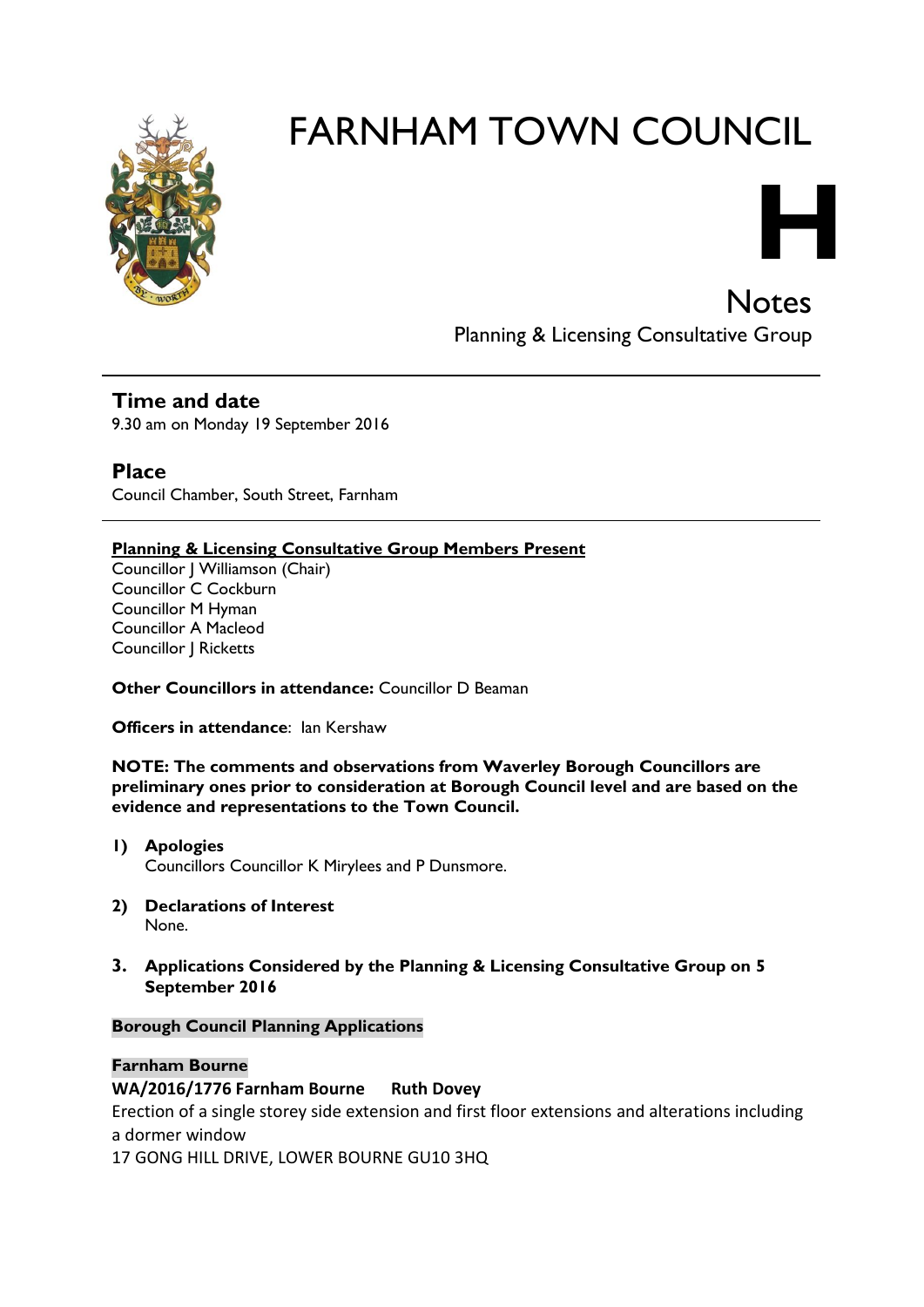**Farnham Town Council has no objections to the extensions and alterations subject to being in keeping with the Farnham Design Statement and all materials being in keeping with existing.**

# **TM/2016/0155 Farnham Bourne Mr A Clout**

Application for works to tree subject of Tree Preservation Order 16/12 39 FORD LANE FARNHAM GU10 4SF

**Farnham Town Council objects to the removal of any further landscaping on the site, noting that the applicant has already exceeded works for which previous permission may have been given. The Town Council objects to the removal and depletion of the green bank. Although the application is for works to, rather than removal of, a tree subject to Tree Preservation Order 16/12, the Council is concerned about the necessity for such work.**

# **PRA/2016/0015 Farnham Bourne Rachel Kellas**

Prior Notification for change of use of a building from Retail (Class A1) to residential (Class C3) to provide 1 dwelling.

THE BOURNE NEWSAGENCY, 48 FRENSHAM ROAD, FARNHAM GU10 3PX **Farnham Town Council has no objections.**

# **NMA/2016/0155 Farnham Bourne Mrs M Knight**

Amendment to WA/2015/0775 for alterations to size and position of revolving door to the tennis dome to incorporate an emergency exit. THE BOURNE CLUB, 12 FRENSHAM ROAD FARNHAM GU9 8HB

**Farnham Town Council has no objections.**

# **WA/2016/1790 Farnham Bourne Rachel Kellas**

Application under Section 73 to vary/remove Condition 1, 3 and 4 of WA/2015/0775 (plan numbers and design and specification of the acoustic screen) to allow alterations to the size and position of the proposed storage shed and a reduction in the size of the proposed acoustic screen.

THE BOURNE CLUB, 12 FRENSHAM ROAD, FARNHAM GU9 8HB **Farnham Town council has no objections.**

# **Farnham Castle**

# **NMA/2016/0153 Farnham Castle Mrs M Knight**

Amendment to WA/2016/1017 for alterations to rear elevation. **Previous comments on 20.06.2016 were as follows: Farnham Town Council has no objections.** 11 LARKFIELD ROAD, FARNHAM GU9 7DB **Farnham Town Council has no objections.**

# **WA/2016/1777 Farnham Castle <b>Ruth Dovey**

Erection of extensions and alterations to parking area including dropped kerb following demolition of existing garage.

11 BYWORTH ROAD, FARNHAM GU9 7BT

**Farnham Town Council has no objections to the extensions and alterations subject to being in keeping with the Farnham Design Statement and all materials being in keeping with existing.**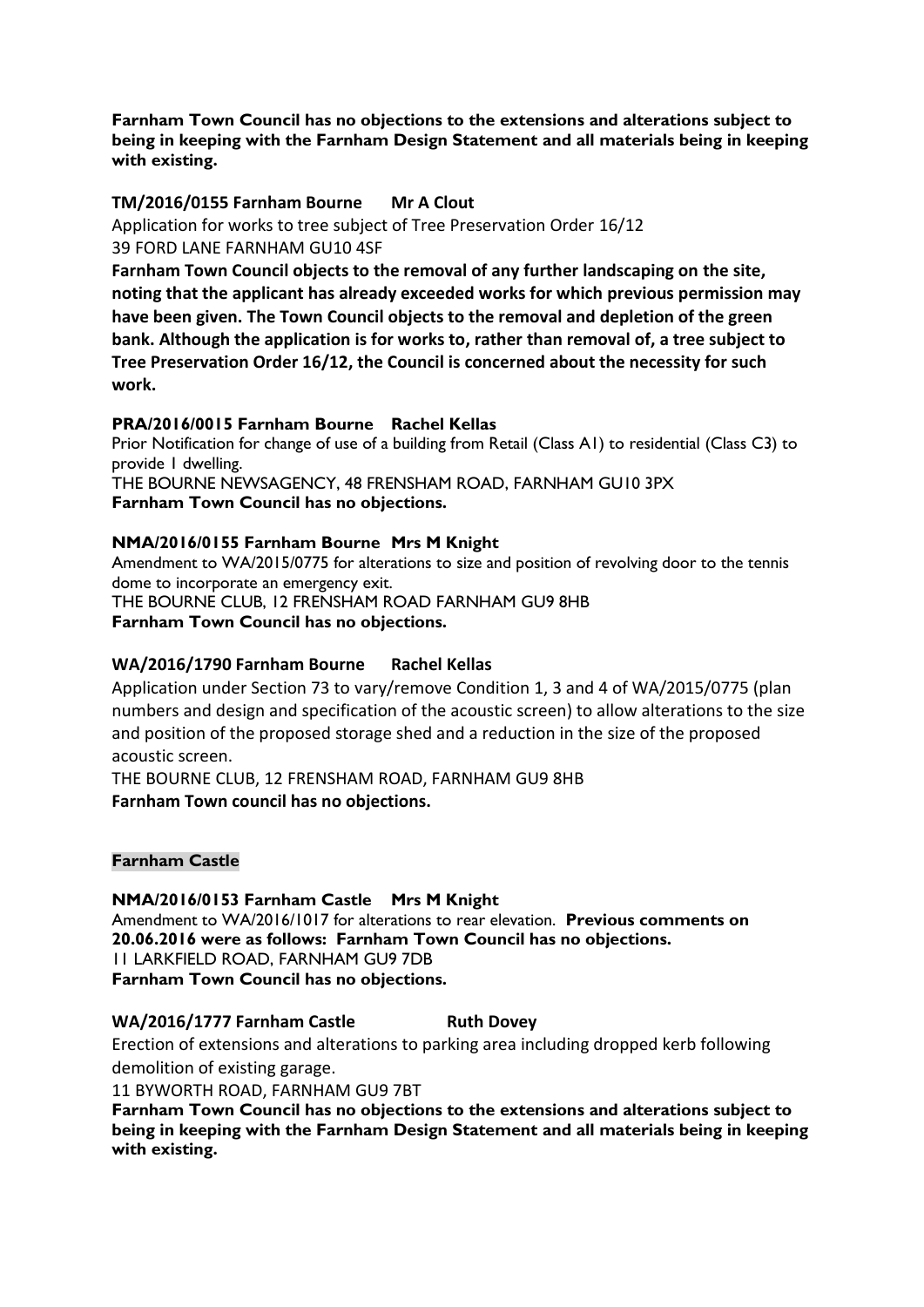# **WA/2016/1712 Farnham Castle Kayleigh Taylor**

Display of non illuminated signs on awning.

24 LION AND LAMB YARD, FARNHAM GU9 7LL

**Farnham Town Council has no objections subject to all materials being in keeping with the Farnham Design Statement.**

# WA/2016/1750 Farnham Castle Ruth Dovey

Erection of boundary wall, pillars and gate.

18 MOUNT PLEASANT, FARNHAM GU9 7AA **Farnham Town Council has no objections subject to all materials being in keeping with existing and the Farnham Design Statement.**

# **WA/2016/1771 Farnham Castle Kayleigh Taylor**

Certificate of Lawfulness under Section 192 for the construction of a rear dormer window and a roof light to front elevation to provide a loft conversion. 5 MOUNT PLEASANT, FARNHAM GU9 7AA

**Farnham Town Council has no objections.**

# **Farnham Firgrove**

# **WA/2016/1794 Farnham Firgrove Ruth Dovey**

Application under Section 73 to vary Condition 1 of WA/2015/1945 (approved plans) to allow alteration to design/construction of garden rooms and amended parking layout. 54 & 55 SOUTHERN WAY, FARNHAM GU9 8DF

**Farnham Town council has no objections subject to the design/construction and all materials being in keeping with the Farnham Design Statement.** 

# **WA/2016/1780 Farnham Firgrove Kayleigh Taylor**

Construction of extension to existing basement and alterations following demolition of existing store.

1 THE FAIRFIELD, FARNHAM GU9 8AH

**Farnham Town Council has no objections subject to all materials being in keeping with existing and the Farnham Design Statement.**

# **WA/2016/1725 Farnham Firgrove Zyra Knight**

Erection of single storey side extension.

28 UPPER WAY, FARNHAM GU9 8RG

**Farnham Town Council has no objections subject to all materials being in keeping with existing and the Farnham Design Statement.**

# **WA/2016/1778 Farnham Firgrove Kate Ingram**

Certificate of Lawfulness under Section 192 for erection of extensions and rooflight; alterations to roofspace to provide habitable accommodation including dormer window; erection of garden structure, boundary fence and parking area. 101 WEYDON HILL ROAD, FARNHAM GU9 8NZ

**Farnham Town Council has no objections.**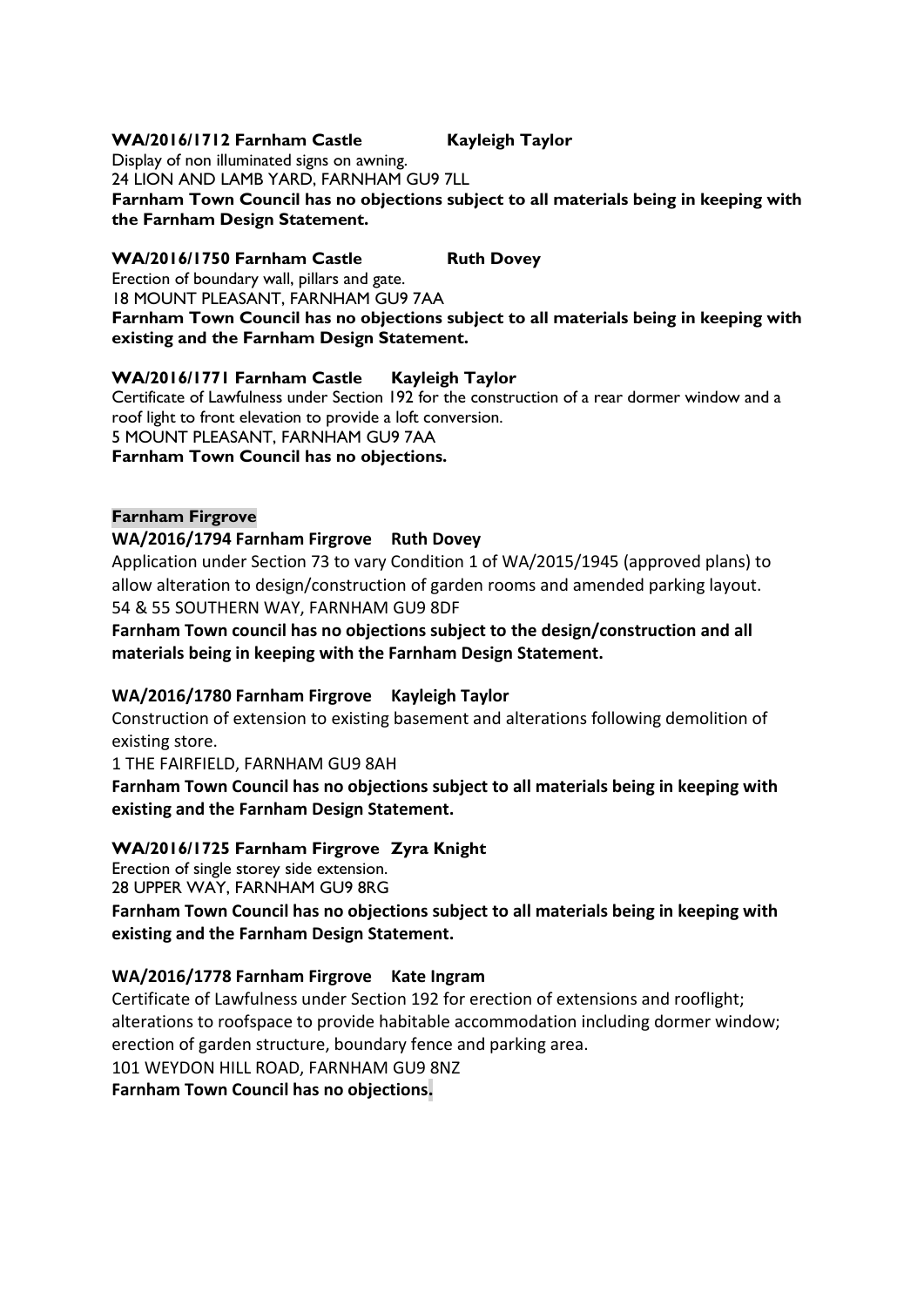#### **Farnham Hale and Heath End**

**WA/2016/1744 Farnham Hale and Heath End Zyra Knight** Erection of a single storey extension and detached carport. HOPE COTTAGE, HEATH LANE, FARNHAM GU9 0PR **Farnham Town Council has no objections subject to the extension and carport being in keeping with the Farnham Design Statement and all materials used in keeping with existing.**

**WA/2016/1710 Farnham Hale and Heath End Zyra Knight** Construction of a dropped curb leading to existing driveway. 26 UPPER HALE ROAD FARNHAM GU9 0NS **Farnham Town Council has no objections.**

# **WA/2016/1753 Farnham Hale and Heath End Ruth Dovey**

Erection of extensions and alterations; alterations to driveway following demolition of existing detached garage (revision of WA/2015/1526)

THE FOUR SEASONS, ROWHILLS, FARNHAM GU9 9AU

**Farnham Town Council strongly objects to the scale and design of the proposed extensions and alterations which are inappropriate to the streetscene and could adversely affect the neighbours' amenities.**

**TM/2016/0143 Farnham Hale and Heath End Steve Tester** APPLICATION FOR WORKS TO AND REMOVAL OF TREES SUBJECT OF TREE PRESERVATION ORDER FAR 83

1 NETTLECOMBE CLOSE FARNHAM GU9 0AQ

**Farnham Town Council strongly objects to the works and removal of these trees. There is no evidence of disease or damage to property and the trees should be retained.**

**WA/2016/1798 Farnham Hale and Heath End Zyra Knight** Siting of 2 containers, construction of log store, fence and gate for a temporary period. 71A UPPER HALE ROAD, FARNHAM GU9 0PA

**Farnham Town Council has no objections subject to the permission being time limited for a maximum of two years; the permission granted being specific to the applicant and not transferrable; and suitable steps being taken to ensure the containers blend in, for example being painted green with no advertising.**

# **Farnham Moor Park**

# WA/2016/1760 Farnham Moor Park Ruth Dovey

Erection of dwelling following demolition of dwelling and garage; formation of new vehicular access and alterations to existing vehicular access.

5 OLD COMPTON LANE, FARNHAM GU9 8BS

**Farnham Town Council has no objections subject to all materials being in keeping with the Farnham Design Statement.**

# **WA/2016/1804 Farnham Moor ParkRuth Dovey**

Erection of dwelling including garage and attached swimming pool building following demolition of existing dwelling, garage and outdoor swimming pool. GREENACRES, FARNHAM GU10 1QH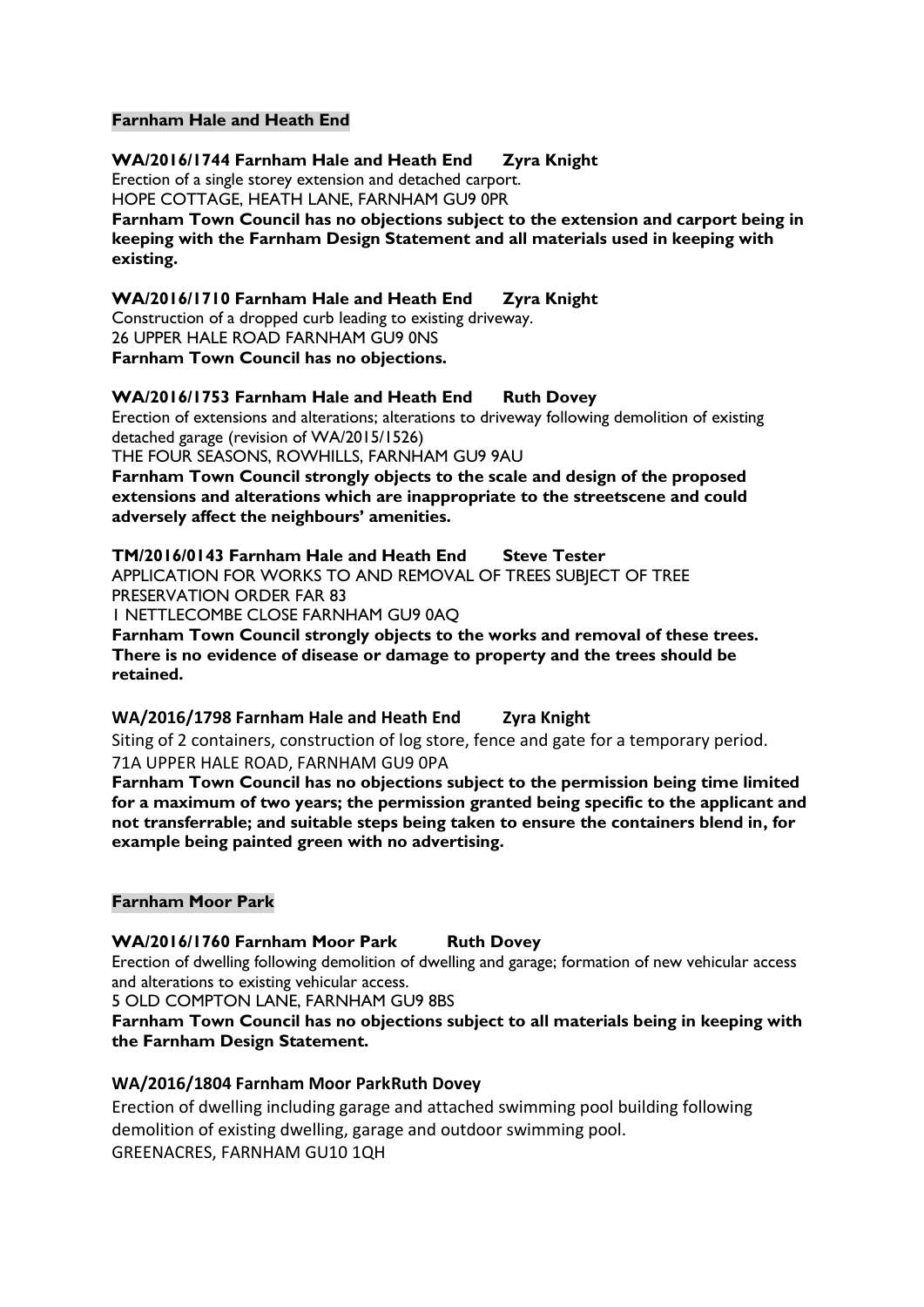## **Farnham Town Council has no objections subject to all materials being in keeping with the Farnham Design Statement.**

## **PRA/2016/0016 Farnham Moor Park Zyra Knight**

Prior notification for change of use of agricultural building to 3 dwellings, and associated operational development. WEST FARM BARNS, TONGHAM ROAD, FARNHAM GU10 1PJ **Farnham Town Council has no objections.**

#### **Farnham Shortheath and Boundstone**

**TM/2016/0149 Farnham Shortheath and Boundstone Mr A Clout** APPLICATION FOR WORKS TO TREE SUBJECT OF TREE PRESERVATION ORDER 05/09 9 SANDROCK HILL ROAD FARNHAM GU10 4NR **Farnham Town Council has no objections subject to the approval of the Arboricultural Officer.**

**NMA/2016/0157 Farnham Shortheath and Boundstone Mrs M Knight** Amendment to WA/2015/1377 for alterations to roof and patio doors. LANSON, 43 SANDROCK HILL ROAD, FARNHAM GU10 4SU **Farnham Town Council has no objections.**

#### **DW/2016/0039 Farnham Shortheath and Boundstone Kayleigh Taylor**

The erection of a single storey rear extension which would extend beyond the rear wall of the original house by 8m, for which the height would be 3m, and for which the height of the eaves would be 2.7m.

7 BOWER ROAD, FARNHAM GU10 4ST

**Farnham Town council has no objections subject to all materials being in keeping with existing and the Farnham Design Statement.**

# **WA/2016/1767 Farnham Shortheath and Boundstone Ruth Dovey**

Erection of a two storey extension and alterations following demolition of existing extension. CHERRY COTTAGE, 14 VINE LANE, WRECCLESHAM GU10 4TD **Farnham Town council has no objections subject to all materials being in keeping with existing and the Farnham Design Statement.**

**Farnham Weybourne and Badshot Lea**

**TM/2016/0146 Farnham Weybourne and Badshot Lea Steve Tester** APPLICATION FOR WORKS TO A TREE SUBJECT OF TREE PRESERVATION ORDER 26/01 30 OAKLAND AVENUE FARNHAM GU9 9DX **Farnham Town Council has no objections subject to the approval of the Arboricultural Officer.**

**NMA/2016/0158 Farnham Weybourne and Badshot Lea Mrs M Knight** Amendment to WA/2015/0954 for addition of Juliette balcony. **Previous comment was Farnham Town Council has no objections provided the proposed build and materials are in keeping with the existing structure and in line with the Farnham Design Statement.** 23 BULLERS ROAD, FARNHAM GU9 9EW

**Farnham Town Council has no objections.**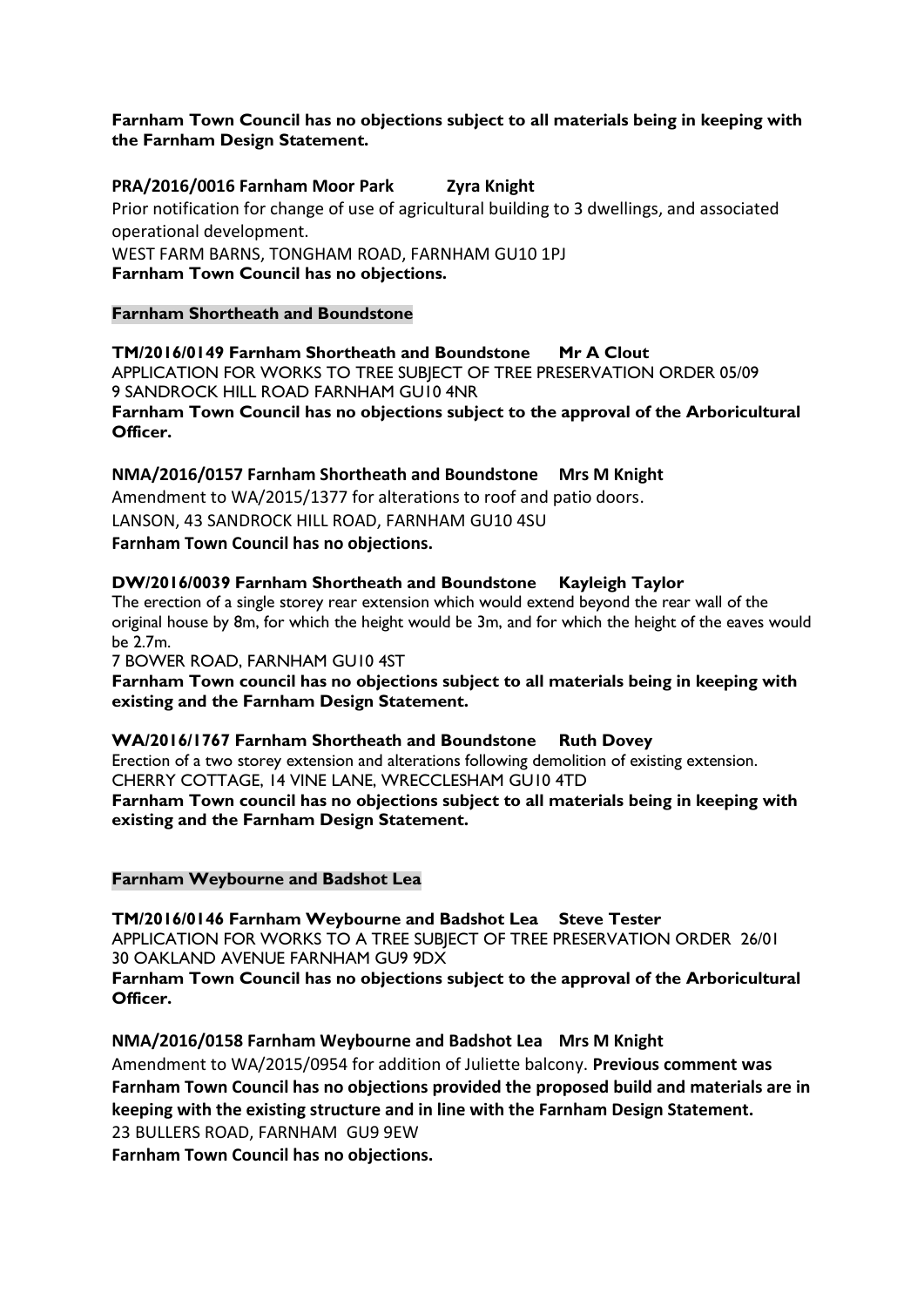#### **WA/2016/1702 Farnham Weybourne and Badshot Lea Rachel Kellas**

Erection of 13 dwellings with associated accesses and landscaping.

LAND NORTH AND SOUTH OF STOCKWOOD WAY, FARNHAM GU9 9TE **Farnham Town Council objects to the application on the grounds that this is an unsustainable site in an area of known flood risk. The application is out of character for the area and represents a significant loss of amenity through loss of greenspace as well as having a negative impact on wildlife in the area. The site is not an allocated site or supported in the Neighbourhood Plan. It sits outside the Built Up Area Boundary and development would be contrary to a key aim of the plan to prevent coalescence between settlements.**

#### **Farnham Wrecclesham and Rowledge**

**CA/2016/0118 Farnham Wrecclesham and Rowledge Mr A Clout** Wrecclesham Conservation Area removal of tree LITTLE PAX, 94 RIVERDALE FARNHAM GU10 4PF **Farnham Town Council is unable to comment due to insufficient information.**

**NMA/2016/0154 Farnham Wrecclesham and Rowledge Mrs M Knight** Amendment to WA/20156/0067 for alterations to roof tiles and exterior finish. 34 ECHO BARN LANE, FARNHAM GU10 4NH **Farnham Town Council has no objections to the extension and alterations subject to them being in keeping with the Farnham Design Statement.**

**CA/2016/0120 Farnham Wrecclesham and Rowledge Mr A Clout** Wrecclesham Conservation Area removal of trees BOUNDARY VIEW, WESTFIELD LANE, WRECCLESHAM GU10 4QP **Farnham Town Council is unable to comment due to insufficient information.**

**TM/2016/0152 Farnham Wrecclesham and Rowledge Mr A Clout** Application for removal of a tree subject of Tree Preservation Order 21/04 TENNIS COURTS AND PAVILION RECREATION ROAD FARNHAM GU10 4BN **Farnham Town Council has no objections subject to the comments of the Arboricultural Officer.**

**WA/2016/1761 Farnham Wrecclesham and Rowledge David Spring** Erection of a single storey front extension and alterations to part of garage to provide habitable accommodation.

23 MEADOW WAY, ROWLEDGE GU10 4DY

**Farnham Town Council has no objections subject to the materials for the extensions and alterations being in keeping with existing and the Farnham Design Statement.**

#### **WA/2016/1689 Farnham Wrecclesham and Rowledge Zyra Knight**

Certificate of Lawfulness under Section 191 for the use of The Studio as an independent dwelling. THE STUDIO, FERNBRAE COTTAGE, THE LONG ROAD. ROWLEDGE GU10 4EB **Farnham Town Council has no objections.**

# **Appeals**

Members noted an appeal had been lodged in respect of Waverley Borough Council's refusal of permission for the erection of 2 dwellings and associated garaging at land to west of Overwood House, Old Compton Lane, Farnham